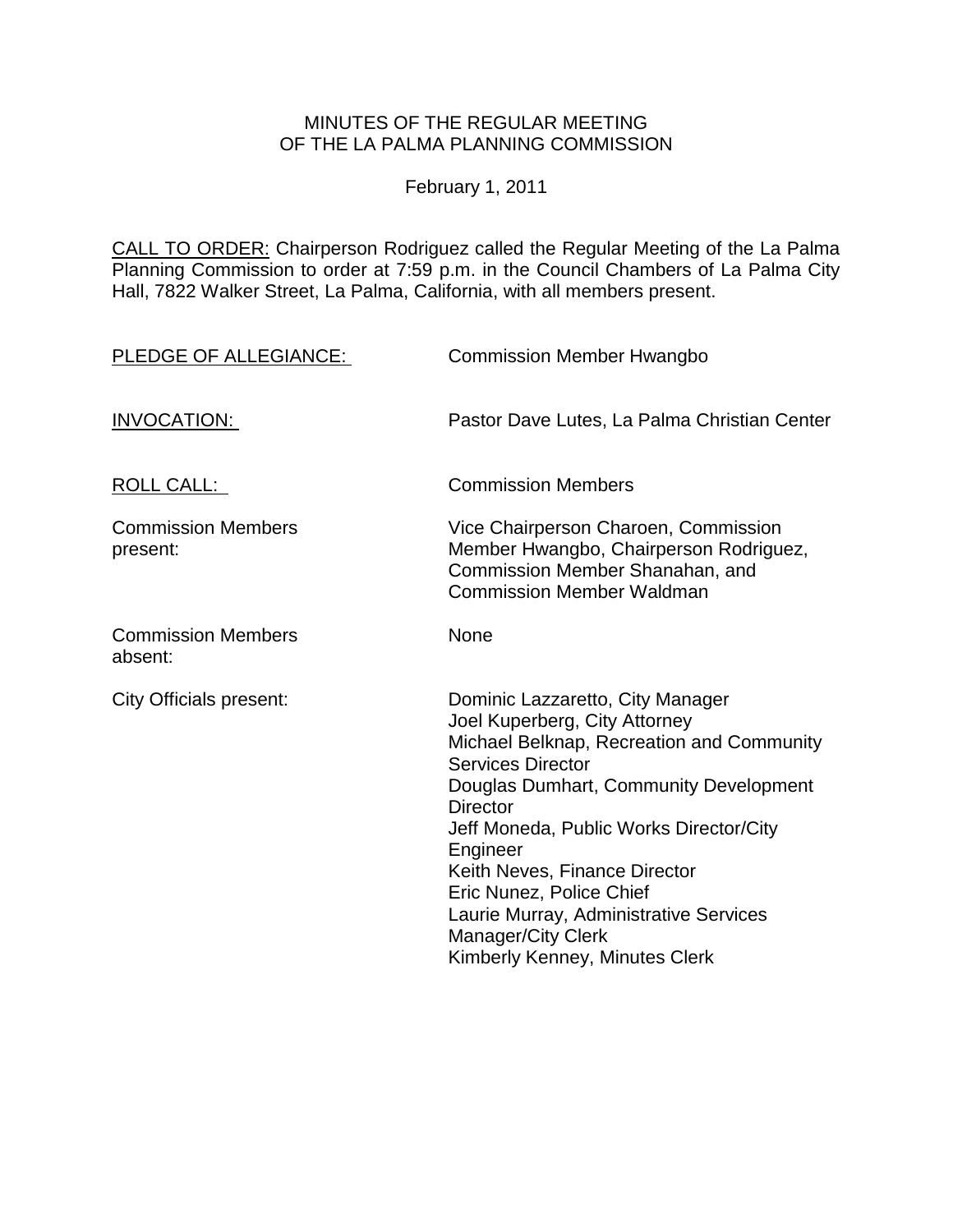Planning Commission February 1, 2011 Page 2

### CONSENT CALENDAR

PL-1. [Approval of Planning Commission Minutes](http://lapalma.granicus.com/MediaPlayerFrameHandler.php?view_id=&clip_id=548&meta_id=70225) 

Minutes of the January 18, 2011, Regular Meeting of the La Palma Planning Commission.

Commission Member Waldman made a motion to approve Consent Calendar Item PL-1.

The motion was seconded by Commission Member Shanahan and carried on the following vote:

> AYES: Vice Chairperson Charoen, Commission Member Hwangbo, Chairperson Rodriguez, Council Member Shanahan, and Council Member Waldman NOES: None

#### [PUBLIC HEARINGS](http://lapalma.granicus.com/MediaPlayerFrameHandler.php?view_id=&clip_id=548&meta_id=70227)

- PL-2. [Ordinance Amending Chapters 17 and 26 of the City Code Pertaining to Fences,](http://lapalma.granicus.com/MediaPlayerFrameHandler.php?view_id=&clip_id=548&meta_id=70228)  [Walls, and Hedges to Permit Lattice Extensions](http://lapalma.granicus.com/MediaPlayerFrameHandler.php?view_id=&clip_id=548&meta_id=70228) 
	- a) [Chairperson Rodriguez opened the Public Hearing at](http://lapalma.granicus.com/MediaPlayerFrameHandler.php?view_id=&clip_id=548&meta_id=70229) 8:00 p.m.
	- b) Associate Planner Scott Hutter gave the Staff Report
	- c) [Public](http://lapalma.granicus.com/MediaPlayerFrameHandler.php?view_id=&clip_id=548&meta_id=70231) Input

Gary De Forest, 5162 Del Norte Circle, addressed the City Council regarding his opposition to having vegetation; stair stepping; and lattice extensions on block walls.

Alicia Porto, 4511 Cambury Drive, addressed the City Council regarding her support for extending block wall heights with either lattice or brick blocks.

Ismile Noorbaksh, 7541 Trabuco Lane, addressed the City Council regarding his opposition to lattice extensions on residential block walls.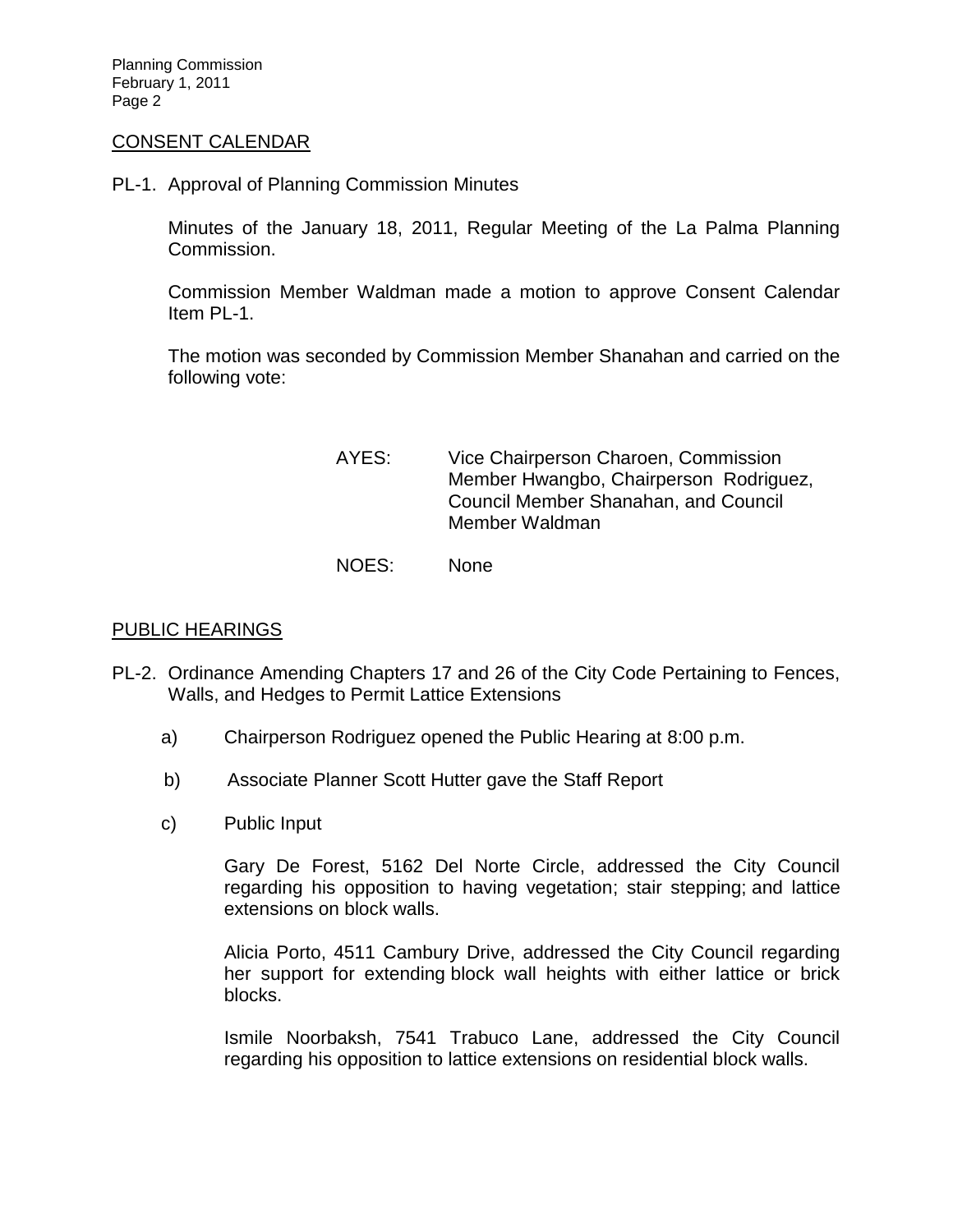Chairperson Rodriguez asked how many homes currently have lattice extensions along arterial block walls.

Community Development Director Dumhart responded that there are 17 residential homes that have lattice extensions along arterial streets and that there are approximately 313 residents whose block walls have been repainted.

Thomas Ho, 8002 Joan Circle, addressed the City Council regarding his residential wall not being uniform with other walls in the City, support for extending block wall heights with brick block, and opposition to lattice extensions.

Robert Carruth, 7201 Monterey Lane, addressed the City Council regarding his support for both block wall and lattice extensions and his opposition to having the City regulate resident choices for wall extensions. Jan Jensen, 7562 Trabuco Lane, addressed the City Council regarding potential safety issues if homeowners extend the wall height on their own and not by a licensed contractor and her opposition to lattice extensions.

Dave Padilla, 4501 Cambury Drive, addressed the City Council regarding his opposition to lattice extensions and safety concerns of current block walls.

- d) [Chairperson Rodriguez closed the](http://lapalma.granicus.com/MediaPlayerFrameHandler.php?view_id=&clip_id=548&meta_id=70232) Public Hearing at 8:30 p.m.
- e) [Commission Comments and Questions](http://lapalma.granicus.com/MediaPlayerFrameHandler.php?view_id=&clip_id=548&meta_id=70233)

Discussion ensued regarding whether the Planning Commission could discuss lattice extensions and the Houston Avenue block wall extensions as one item and that Commission Members who live within the buffer zone of the Houston Avenue Block Wall extension agenda item would have to recuse themselves; that some Commission Members were unaware of lattice extensions; that residents desire lattice extensions for sound barrier reasons or privacy; that block wall extensions could be too costly; that eight feet is the maximum height for block walls; and if residents could decrease the height of their block wall.

City Attorney Kuperberg responded that a decrease to the original height of a block wall would take an amendment to the Precise Plan.

Further discussion ensued regarding resident safety being a priority; that the City should not regulate block wall extensions; that the City should not have a standard for uniform walls; and that the original Ordinance, which did not allow lattice or stepping was not enforced properly.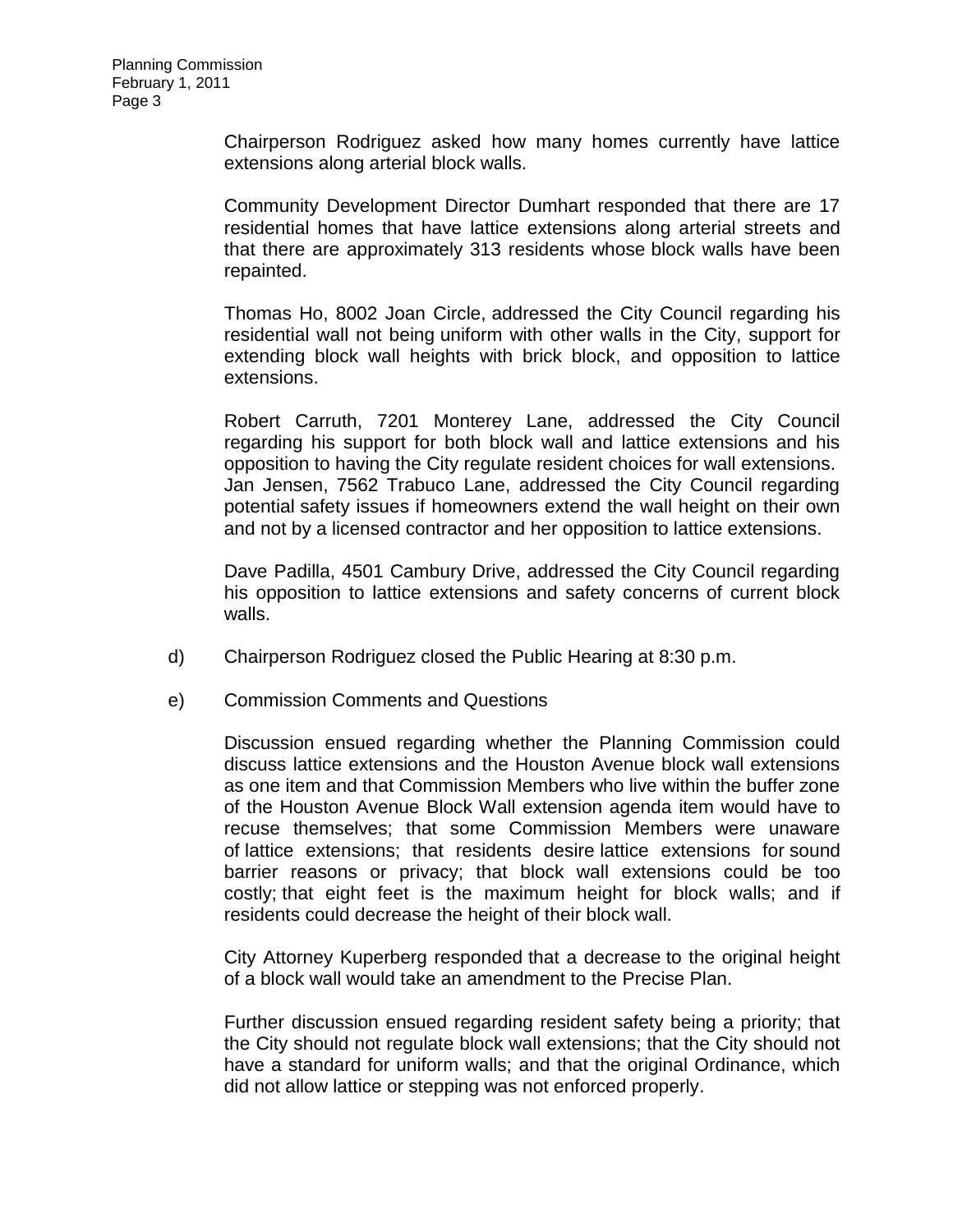Chairperson Rodriguez reopened the Public Hearing at 8:40 p.m.

Jim Johnson, 7511 Mark Circle, addressed the City Council regarding his opposition to the City regulating block wall height and his support for block and lattice extensions. He asked that the City enforce lattice extension maintenance.

Further discussion ensued regarding how the City would regulate the extensions to ensure they are installed properly and residents being required to undergo a plan check to ensure building and safety codes are being adhered to.

Robert Carruth, 7201 Monterey Lane, asked about the safety history of lattice extensions.

Further discussion ensued regarding a wall failure along the Southern California Edison (SCE) Right-of-Way; that most residents who currently have lattice are unaware it is against City Code; that the Planning Commission generally supports a universal look; that not every resident can afford block wall extensions; that there are ways to enforce the safety of current block walls; that lattice weighs much less than brick blocks; that the residents own the block walls; that block walls were not originally constructed to today's code requirements; and that Staff will look at specifications for wall extensions that the Building Inspector can monitor.

City Attorney Kuperberg clarified that the proposal is to allow the Planning Commission to change the Zoning code to allow both lattice and block wall extensions.

City Manager Lazzaretto noted that the La Palma Municipal Code states that a resident cannot raise a block wall with lattice and another section states that to raise a block wall, it must be done in concurrence with neighbors, a complete section at a time. He added that this proposal addresses both of these issues.

Further discussion ensued regarding the combination of both lattice and brick block extensions in one Ordinance; the number of varying block wall heights due to lack of code enforcement; and that City Staff supports uniformity on complete sections of block walls; that the City Council gave Staff direction to enforce block wall extensions but to not enforce lattice extensions; and that Staff has requested residents to remove their block wall extensions in the past year.

Chairperson Rodriguez closed the Public Hearing at 9:02 p.m.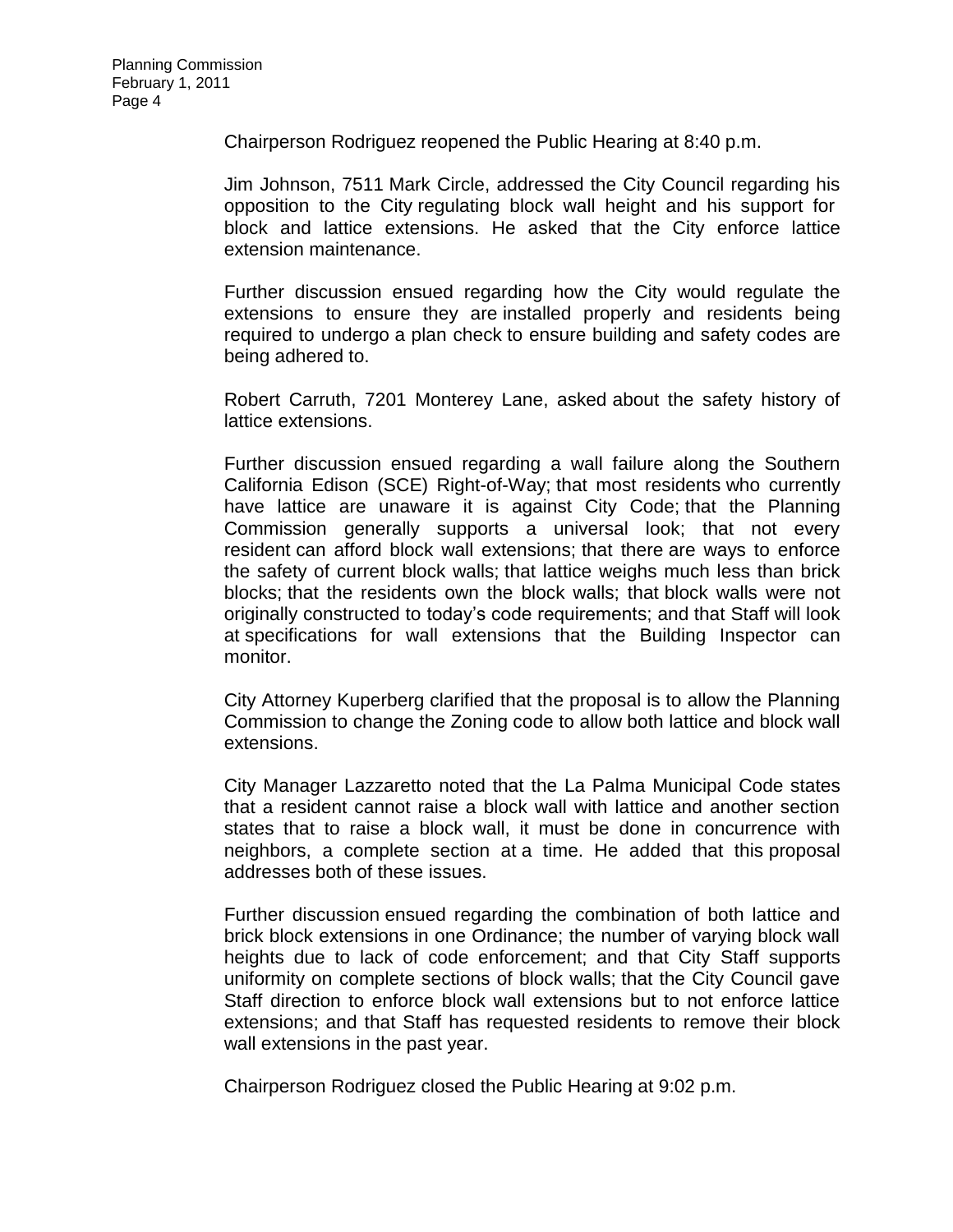f) [Adopt a Resolution recommending adoption of a Lattice Ordinance](http://lapalma.granicus.com/MediaPlayerFrameHandler.php?view_id=&clip_id=548&meta_id=70234)  [amending Chapters 17 and 26 of the City Code pertaining to fences, walls,](http://lapalma.granicus.com/MediaPlayerFrameHandler.php?view_id=&clip_id=548&meta_id=70234)  [and hedges to permit lattice extensions.](http://lapalma.granicus.com/MediaPlayerFrameHandler.php?view_id=&clip_id=548&meta_id=70234)

Resolution No. PC 2011-01 recommending adoption of a Lattice Ordinance amending Chapters 17 and 26 of the City Code pertaining to fences, walls, and hedges to permit lattice extensions.

Commission Member Shanahan made a motion to adopt Resolution No. PC 2011-01 recommending adoption of a Lattice Ordinance amending Chapters 17 and 26 of the City Code pertaining to fences, walls, and hedges to permit lattice extensions as recommended by Staff.

Discussion ensued regarding the extension of the height of block walls should encompass both blocks and lattice, and that the Planning Commission could remove Section (d) (1) and (2) from the proposed Ordinance to allow both types of extensions.

Commission Member Waldman requested an amendment to the motion to adopt Resolution No. PC 2011-01, striking Section (d) (1) and (2) of the Ordinance, permitting lattice and block wall extensions.

Commission Member Shanahan accepted the amendment.

Commission Member Waldman seconded the motion.

Discussion ensued regarding there being no need to discuss block wall extensions if the item is approved; that there is height limit of 8 feet for a block wall, including the extension; that a lattice extension cannot be any higher than two feet in height; that the City allowing wall heights of no more than 8 feet high since 1984; that previous Councils would allow a higher block wall if the residence backed a commercial site; and tabling the item until the language of the proposed Ordinance is changed.

Commission Member Waldman requested an amendment to the amended motion to reword Section (3) to read "A lattice extension of a wall shall be no higher than the lesser of two feet in height, or a total height for the wall plus lattice extension of eight feet."

Commission Member Shanahan accepted the motion.

Further discussion ensued regarding Commission Members having dealt with the issue for decades; and that Commission Members support for letting residents make their own choices for their property as long as it is constructed safely.